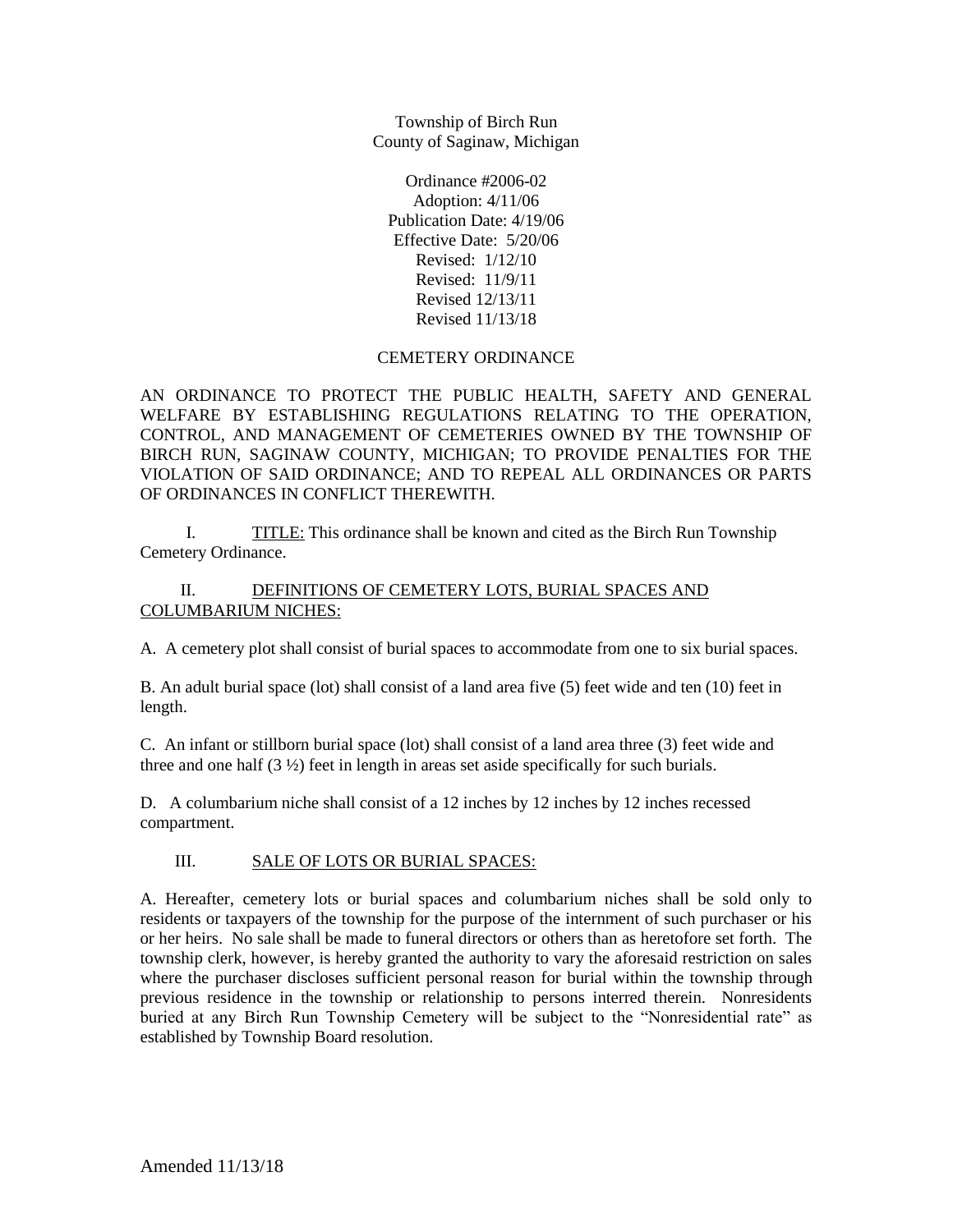B. All such sales shall be made on a form approved by the Township Board, which grants a right of burial only and does not convey any other title to the lot or internment space sold. Such form shall be executed by the township clerk.

C. Internment rights may only be transferred to those persons eligible to be original purchasers of cemetery lots or internment spaces within the township cemeteries and may be effected only by endorsement of an assignment of such burial permit upon the original burial permit form issued by the township clerk, approved by said clerk, and entered upon the official records of said clerk. Upon such assignment, approval, and record, said clerk shall issue a new burial permit to the assignee and shall cancel and terminate upon such records, the original permit thus assigned.

# IV. PURCHASE PRICE AND TRANSFER FEES:

A. Each burial space shall be determined by a fee structure established by resolution of the Township Board.

B. The charges shall be paid to the township treasurer.

C. The township board, by resolution, may periodically alter the foregoing fees to accommodate increased costs and needed reserve funds for cemetery maintenance and acquisition.

D. Once a lot is purchased it may not be transferred to any other lot in the cemetery. If the owner would like a different lot within the cemetery, the owner must sell back the lot for the original price purchased. They must then purchase the new lots at the current cost. (Revision as of 1/12/10).

# V. GRAVE OPENINGS:

A. The opening and closing of any burial space or columbarium niche, prior to and following an internment therein, including the interment of ashes, shall be at a cost to be determined from time to time by resolution of the township board, payable to the township.

B. No burial spaces/niches shall be opened and closed except under the direction and control of the cemetery sexton. This provision shall not apply to proceedings for the removal and reinternment of bodies and remains, which matters are under the supervision of the local health department, as a result of a court order.

C. Funeral homes are required to contact the Township Office to set up burials. The burials are to be scheduled with the Township Office at least 48 hours prior to the burial ceremony. Once scheduled, the Township will coordinate with the sexton to ensure all arrangements are made. Funeral homes cannot purchase lots for representatives of the deceased.

# VI. MARKERS OR MEMORIALS:

A. All markers or memorials must be of stone or other equally durable composition.

B. All markers or monuments must be located upon a suitable foundation to maintain the same in an erect position.

C. No more than two monuments, markers or memorials shall be permitted per burial space.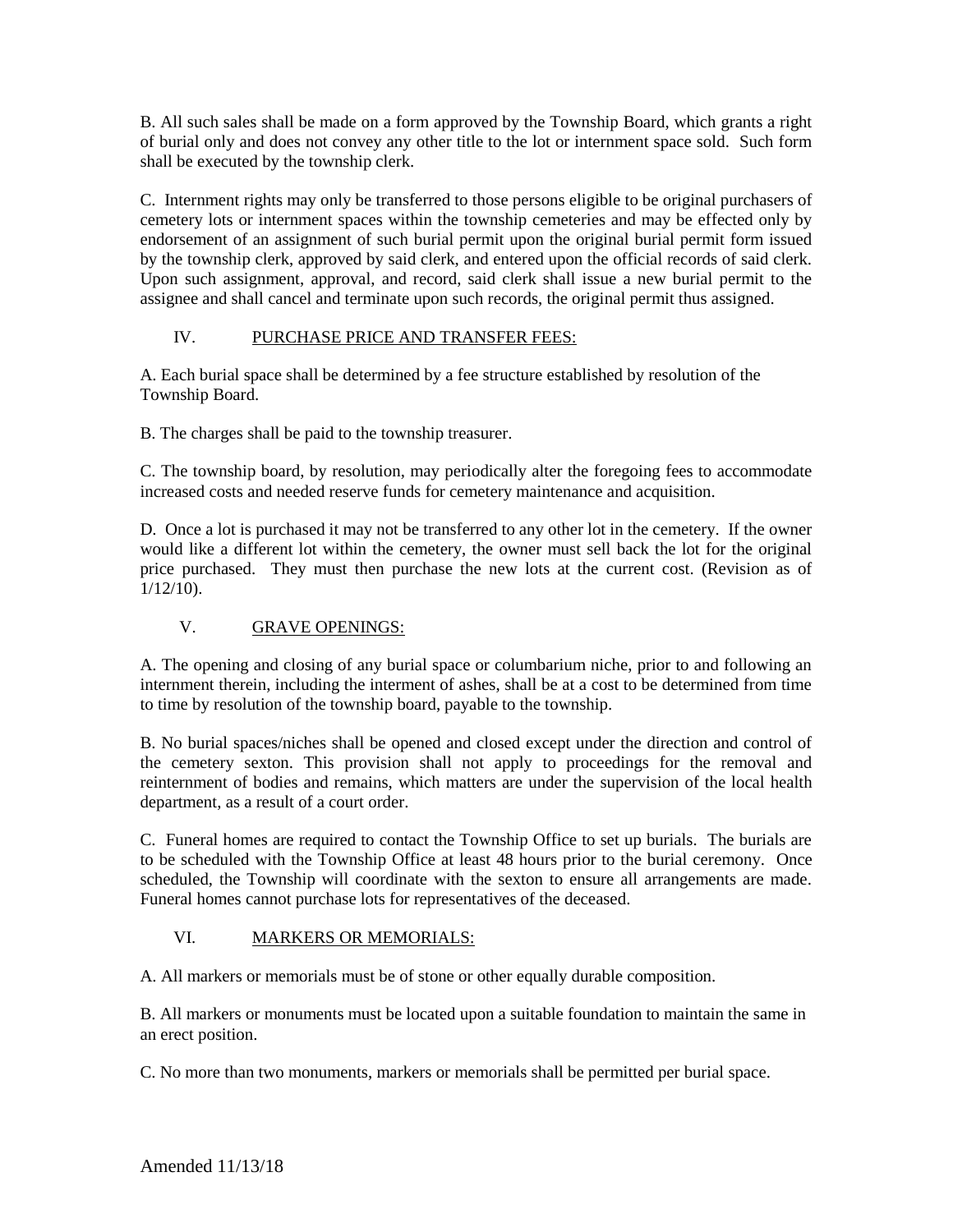D. The footing or foundation upon which any monument, marker or memorial rest shall be constructed by the township at cost to the owner of the cemetery lot certificate.

E. The cost of the monument or inscription on the niche face is the responsibility of the purchaser.

F. Bronze markers provided by the Department of Veteran Affairs shall be placed on the niche face or grave monument only.

G. Mausoleums are prohibited in any cemetery located within Birch Run Township. (Revision as of 11/13/18).

## VII. INTERMENT REGULATIONS:

A. A single lot may hold; one person, a person and an infant, or two cremations.

B. Up to two containers of human cremations may be placed in a single niche. No other articles are permitted in the niche.

C. A minimum of 36 hours' notice shall be given in advance of any time of any funeral to allow for the opening of the burial spaces.

D. The appropriate permit for the burial space involved, together with appropriate identification of the person to be buried therein, when necessary, shall be presented to either the cemetery sexton or the township clerk prior to interment. Where such permit has been lost or destroyed, the township clerk shall determine if the person has the legal right to be buried in the burial space before any interment is commenced.

#### VIII. GROUND MAINTENANCE:

A. Copings, landscaping timbers, fences, curbs, benches, steps, stone, gravel, structures of wood and other perishable materials except mulch are prohibited from use on lots. Tin and glass containers used for flowers are strictly prohibited.

B. Plastic landscape edging is permitted on the gravesite. The edging can start from the lot line on which the headstone is located and will extend no more than 24 inches deep from the front of the headstone.



\*The edging can be 5 to 20 feet wide depending on number of lots owned (the width of each lot is five feet) Within that area an individual may place what they wish, unless prohibited by the Birch Run Township Cemetery Regulations. Nothing is allowed outside the area of the edging.

C. Winter decorations may be maintained on graves thru March  $31<sup>st</sup>$ . After this date, cemetery personnel will remove and dispose of them.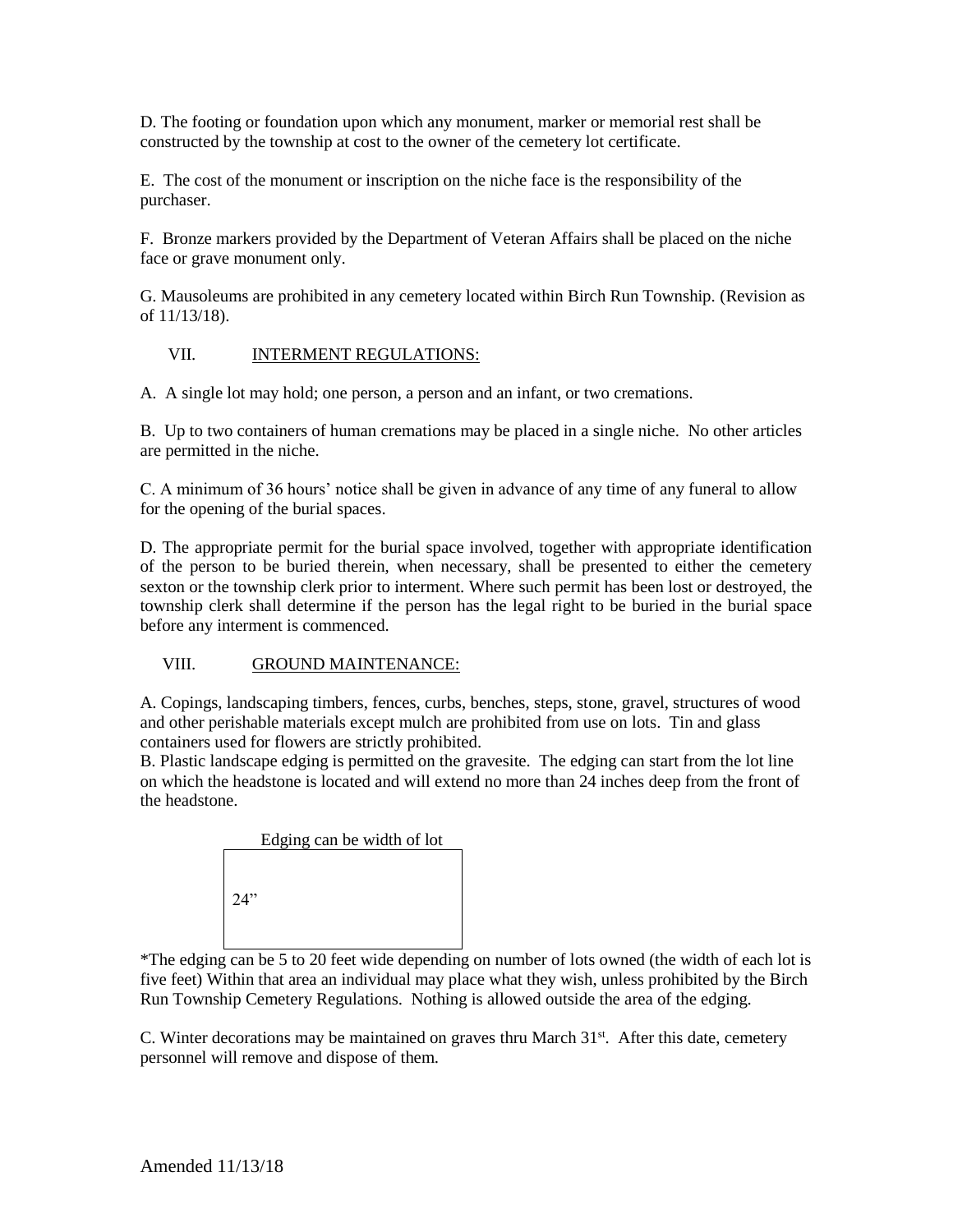D. Easter decorations may be set out one week before Easter and left out for one week after Easter. After the two-week period, cemetery personnel will remove them for spring clean-up.

E. Any existing lot that isn't maintained will be cleaned up and returned to a turf grass condition by cemetery personnel.

F. No trees and only the following shrubs will be allowed to be set out on individual lots: dwarf growing evergreens, globe arborvitae, low yews, spreading junipers and dwarf spruce and pine. This is to insure the integrity of the tile and drain system.

G. One bud/flag holder, available through the Township office only, may be placed on the niches face. These holders shall not infringe upon any adjacent spaces.

H. No ring stands, baskets, potted plants, vases, lawn ornaments and the like are to be placed on the outside of the columbarium. This includes the walkway and the grassy area surrounding the columbarium.

I. Any lot that contains prohibited articles on the gravesite whether it is within the plastic edging or outside the edging will be removed by cemetery personnel. By contacting the Township Office up to 30 days after they have been collected, the items can be retrieved.

IX. REPURCHASE OF LOTS OR BURIAL SPACES: The township may repurchase any cemetery lot or burial space from the owner for the original price paid the township upon written request of said owner or his legal heirs or representatives.

X. RECORDS: The township clerk shall maintain records concerning all burials, issuance of burial permits, and any perpetual care fund, separate and apart from any other records of the township and the same shall be open to public inspection at all reasonable business hours.

XI. VAULT: All in ground burials shall be within a standard steel or concrete vault installed or constructed in each burial space before interment.

## XII. CEMETERY HOURS:

A. The cemetery shall be open to the general public during the daylight hours.

B. No person shall be permitted in the township cemeteries at any time other than daylight hours, except upon permission of the township board or the sexton of the cemetery.

## XIII. CORRECTION OF ERRORS:

The cemetery reserves and shall have, the right to correct any errors that may be made by it either in making interments, disinterment's or removals, or the description, transfer or conveyance and substituting and conveying in lieu thereof other interment property of equal value and similar location as far as possible, or as may be selected by the management, by refunding the amount of money paid on account of said purchase. In the event such error shall involve the interment of the remains of any person in such property, the Cemetery reserves and shall have the right to remove or transfer such remains so interred to such other property of equal value and similar location as may be substituted and conveyed in lieu thereof.

XIV. PENALTIES: Any person, firm or corporation who violates any of the provisions of the within ordinance shall be guilty of a misdemeanor and shall be subject to a fine of up to